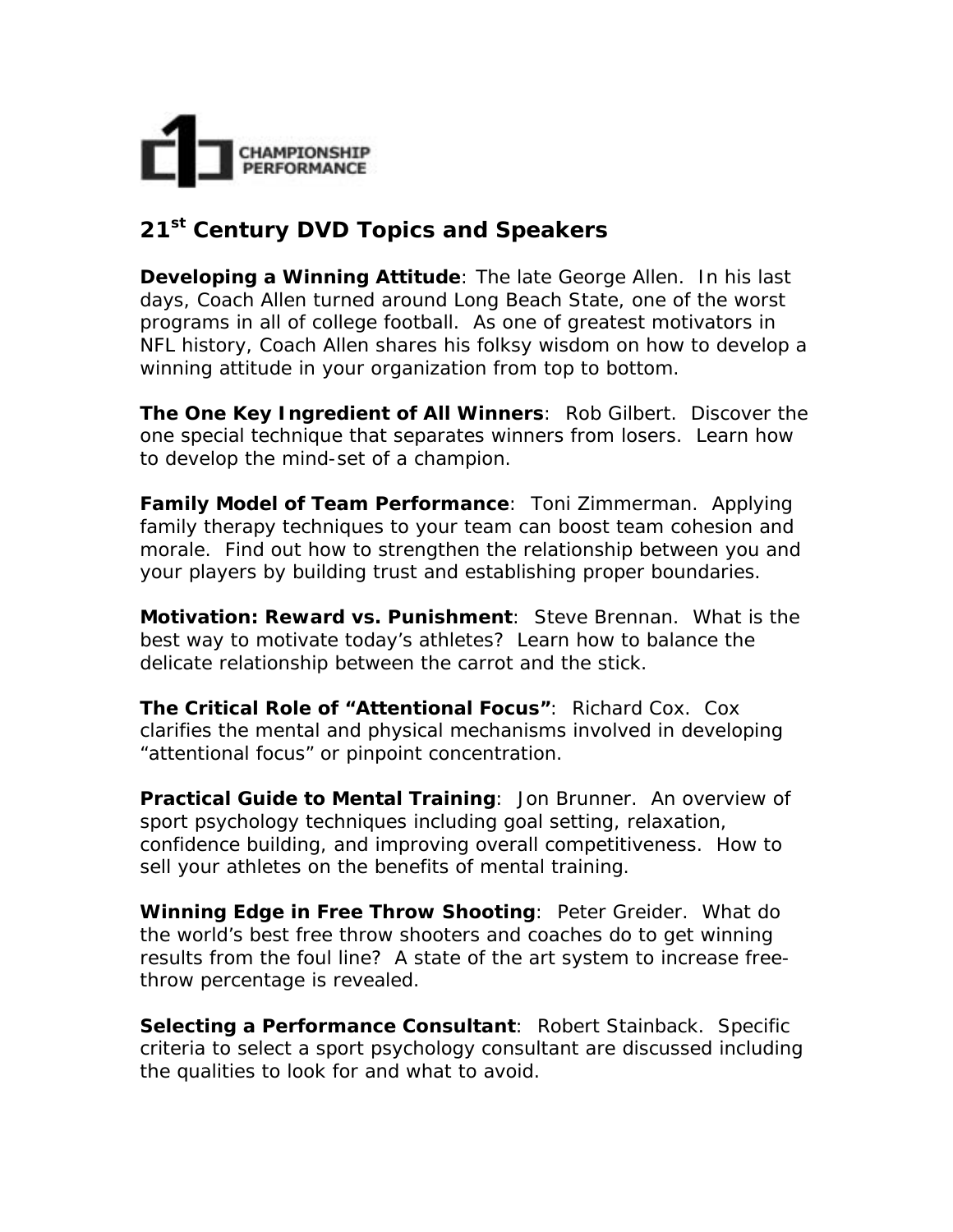**Sports Nutrition for the Modern Athlete**: *Diana McNab*. Discover the secrets to maintaining a proper diet on the road and staying energized throughout a competition. McNab also reveals the performance destroying foods and beverages that must be avoided.

**Coaching and Competing Hypnotically**: *James Jarvis*. Discover how to tap into the direct heightened state that occurs in all athletes to enhance performance. The four steps to get your team into a peak performance "zone" more often.

**Leadership in Coaching**: *William Straub*. Learn how to adapt your role as a team leader by knowing when to take charge and when to delegate responsibility. The five components that make a great leader.

**Overcoming Performance Blocks and Breaking Losing Streaks:** *Alan Goldberg*. What causes slumps? How can athletes or teams break out once they are in one? Goldberg shares a nine-part system to make sure slumps are a thing of the past.

**Mood and Performance:** *Wayne Harris*. Harris explores how everyday moods affect performance and how to stay on an even keel emotionally throughout the season. Mood evaluation criteria are explained so coaches can make better player personnel decisions.

**Developing a Total Mental Skills Program:** *Jack Stark*. An overview of the mental skills program used by the University of Nebraska football and basketball teams. Performance consultant Stark explains how he set up the program with each team.

**Extinguishing Burnout:** *Michael McKee*. How do you deal with the pressures of coaching today? Learn how to recognize burnout to prevent your emotional gas tank from running dry.

**Systematic Approach to Motivation:** *Mel Hankinson*. Hankinson examines four coaching styles. Discover the one that is one best suited for your personality.

**Psychological Strategies to Help Injured Athletes:** *Harvey Dulberg*. Find out new strategies to help the injured athlete recover completely, i.e. mentally and physically. Learn the four psychological stages athletes go through after an injury and what coaches can do to speed up the recovery process.